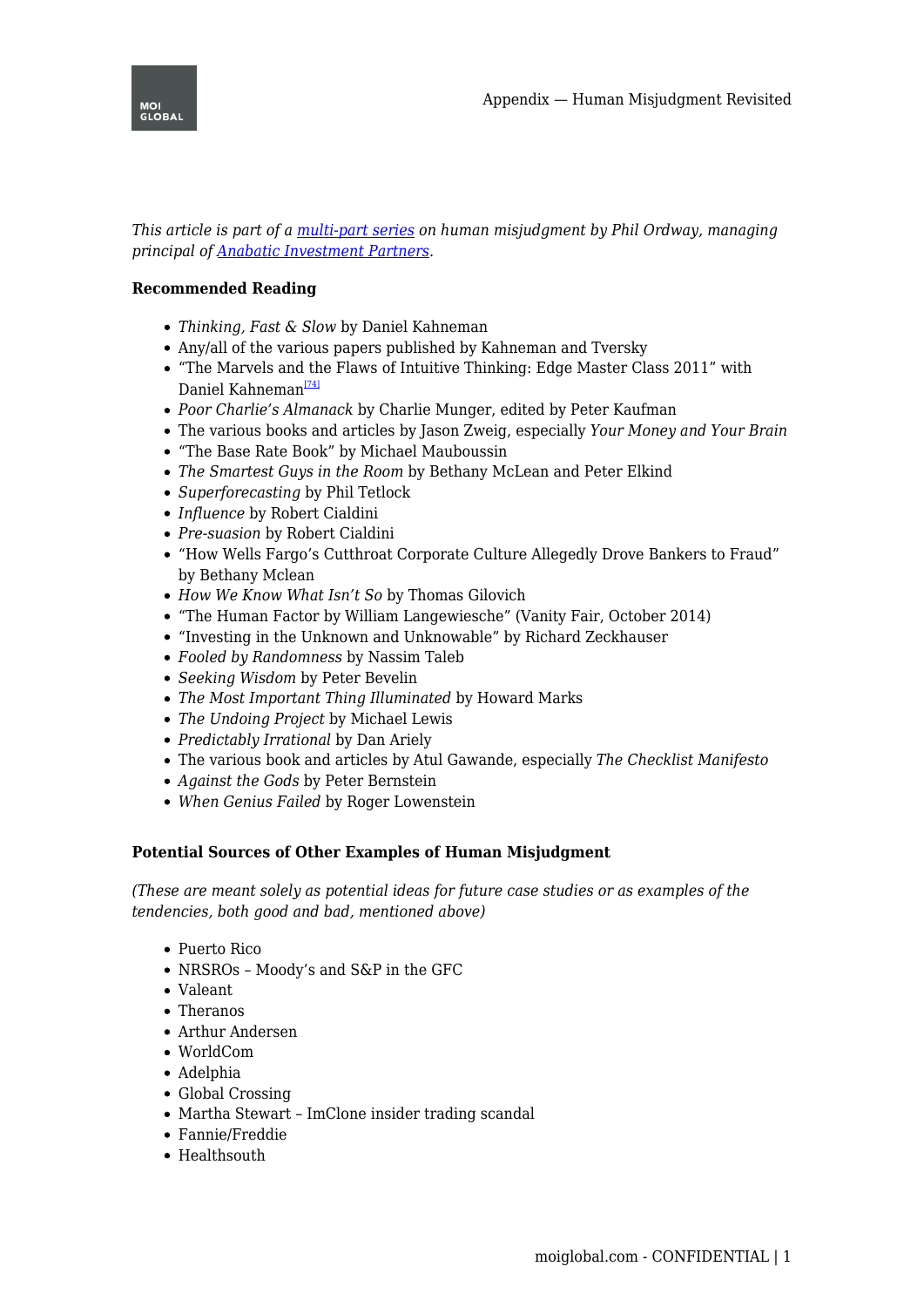- Worker's comp fraud
- Tyco
- Refco
- Parmalat
- Bear Stearns
- Lehman Brothers
- Northern Rock
- $\bullet$  AIG
- Anglo Irish Bank
- Stanford Financial
- Livestrong and Lance Armstrong
- The "Libor rigging" scandal
- Options back-dating
- Volkswagen emissions scandal
- Barings Bank and Nick Leeson
- Societe Generale and Jerome Kerviel
- Bruno Iksil, "The London Whale"
- First Bank of Oak Park
- Corus Bank
- Ikea
- In-n-Out Burger
- HealthSouth
- Waste Management
- Tyco
- American Express
- The AOL / Time Warner merger
- The Ron Johnson strategy at JCP
- Eastman Kodak's development of the digital camera in the 1970s
- Raj Rajaratnam
- Michael Milken

# **Munger and Belridge Oil**

<span id="page-1-0"></span>"In those days, Belridge was a pink-sheet company. It was very valuable. It had a huge oil field, it wasn't even leased, they owned everything, they owned the land, they owned the oil field, everything. It had liquidating value way higher than the per share price — maybe three times. It was just an incredible oil field that was going to last a long time, and it had very interesting secondary and tertiary recovery possibilities and they owned the whole field to do whatever they wanted with it. That's rare, too. Why in the hell did I turn down the second block of shares I was offered? Chalk it up to my head up a place where it shouldn't be. So, that's why I made that decision. It was crazy. So if any of you made any dumb decisions, you should feel very comfortable. You can survive a few. It was a mistake of omission, not commission, but it probably cost me \$300 – \$400 million. I just tell you that story to make you feel good about whatever investment mischances you've had in your own life. I never found a way of avoiding them all." $[75]$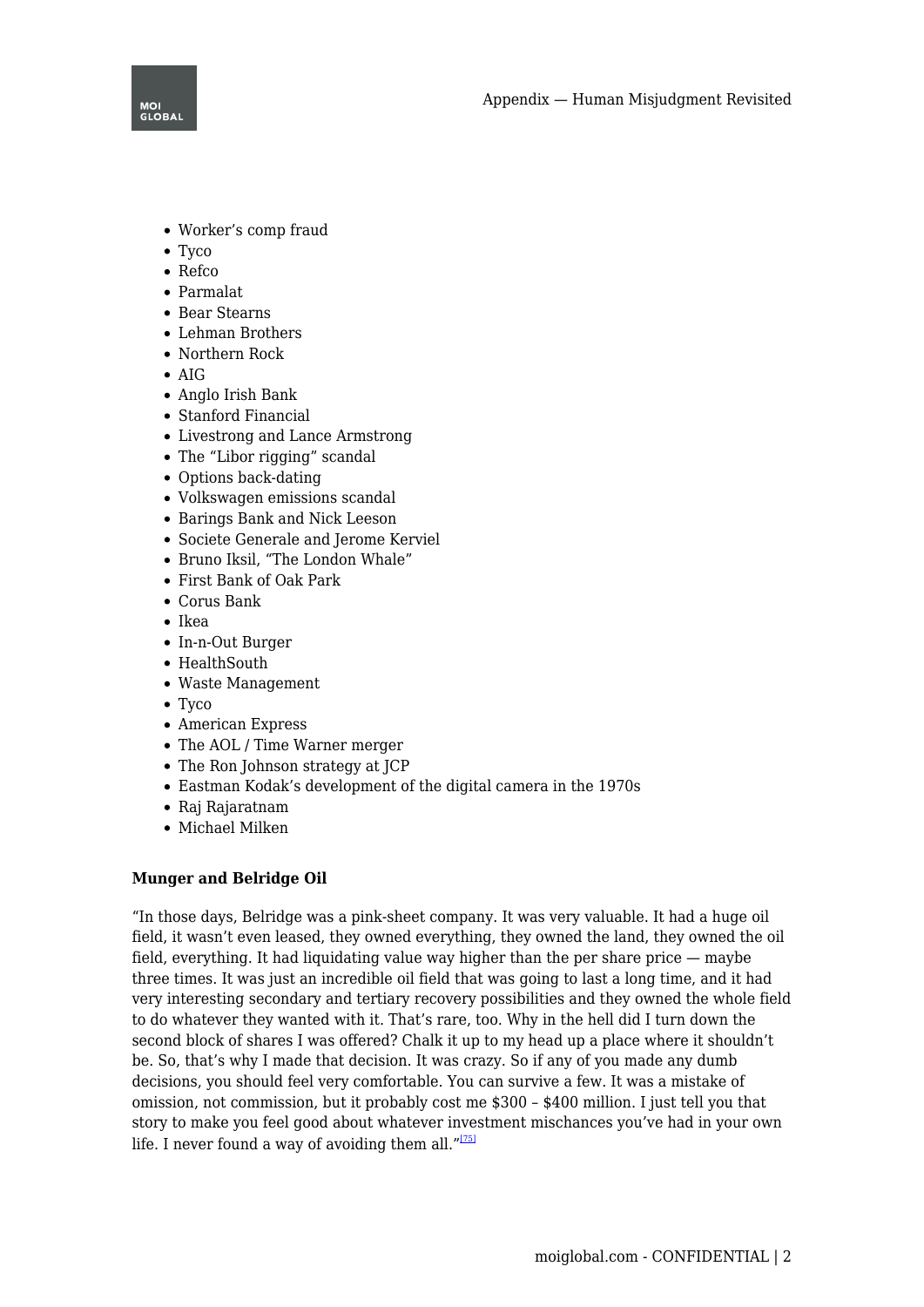In a different telling Munger adds some detail to the story. "A guy called me offering me 300 shares of [Belridge] Oil and I had the cash and I said, 'Sure, I'll take the listing.' It was selling there [for] maybe a fifth of what the oil companies were. They owned the oil field. So I bought it. Then he called me back and said, 'I've got 1,500 more.' I didn't have the money on hand. I had to sell something. I think about it and I said, 'Hold it for 10 minutes and I'll call you back.' I thought about it for 10 minutes and called him back and didn't buy it. Well, [Belridge] Oil sold about for 35 times the price I was going to pay within a year and a half. If I had made the different decision, the Mungers would be ahead by way of more than a billion dollars, as I sit here now. To count the opportunity cost, it was a real bonehead decision. There was no risk. I could have borrowed. There wasn't the slightest in borrowing money to buy [Belridge] Oil. The worst that would happen was I would get out with a small profit. It was a really dumb decision. You don't get that many great opportunities in a lifetime. When life finally gave me one, I blew it. So I tell you that story to say you're no different from me. You're not going to get that many really good ones — don't blow your opportunities. They're not that common, the ones that are clearly recognizable with virtually no downside and big upsides. Don't be too timid, when you really have a cinch. Go at life with a little courage. There's an old word commonly used in the south that I never hear anybody use now, except myself, and that's gumption. I would say what you need is intelligence plus gumption."[\[76\]](#page-13-2)

# <span id="page-2-0"></span>**Air France 447**

# *Summary only, with emphasis added; please read the full article, "The Human Factor," by William Langewiesche (Vanity Fair, October 2014).*

**"These were highly trained people, flying an immaculate wide-bodied Airbus A330 for one of the premier airlines of the world**, an iconic company of which all of France is proud. Even today—with the flight recorders recovered from the sea floor, French technical reports in hand, and exhaustive inquests under way in French courts—**it remains almost unimaginable that the airplane crashed. A small glitch took Flight 447 down, a brief loss of airspeed indications—the merest blip of an information problem during steady straight-and-level flight. It seems absurd, but the pilots were overwhelmed."**

Dubois was listening to opera on a headset, and insisted that Bonin have a listen too. Dubois later bungled a controller's communication by answering to the wrong call sign; Bonin weakly noted the mistake but backed down when Dubois insisted. "Similar confusions arose over required reporting points and frequencies ahead, but Bonin did not intervene."

Bonin repeatedly insisted on flying at RECMAX altitudes, where the plane would be operating close to aerodynamic stall, despite standard procedure dictating a lower altitude to afford a margin of safety.

Dubois was reading a magazine, barely engaged in small talk, and as Bonin became more nervous with the approaching thunderstorms, Dubois decided to take his break. "The chief French investigator, Alain Bouillard, later said to me, **'If the captain had stayed in position through the Intertropical Convergence Zone, it would have delayed his**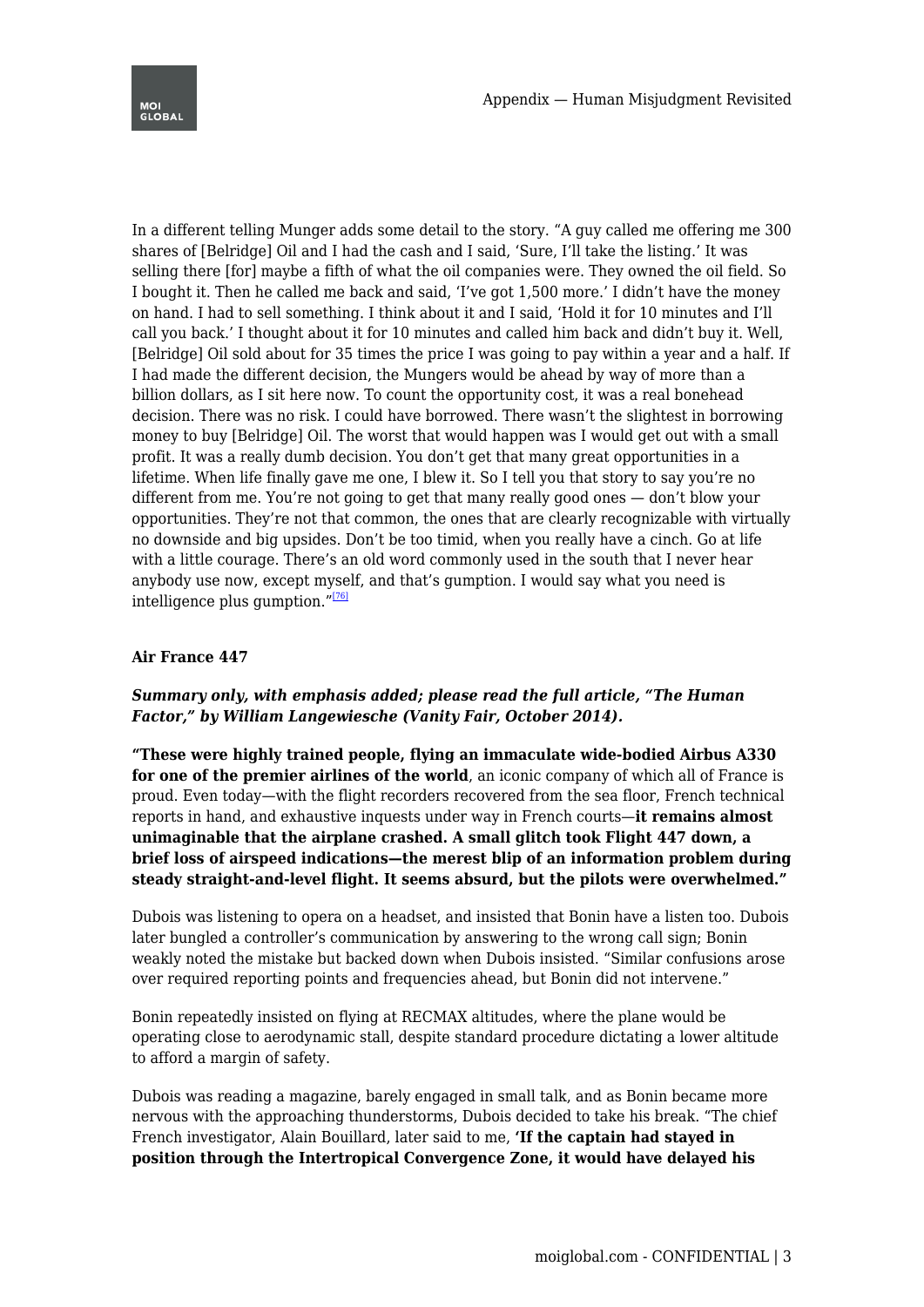# **sleep by no more than 15 minutes, and because of his experience, maybe the story would have ended differently. But I do not believe it was fatigue that caused him to leave. It was more like customary behavior, part of the piloting culture within Air France. And his leaving was not against the rules. Still, it is surprising. If you are responsible for the outcome, you do not go on vacation during the main event.'"**

#### \*\*\*\*\*

"In the late 1970s, a team of researchers at NASA began a systematic assessment of airlinepilot performance. One of them was a young research psychologist and private pilot named John Lauber, who later served for 10 years as a member of the National Transportation Safety Board and went on to run the safety division at Airbus in France. As part of the NASA effort, Lauber spent several years riding in airline cockpits, observing the operations and taking notes. This was at a time when most crews still included a flight engineer, who sat behind the pilots and operated the airplane's electrical and mechanical systems. What Lauber found was a culture dominated by authoritarian captains, many of them crusty old reactionaries who brooked no interference from their subordinates. In those cockpits, copilots were lucky if occasionally they were allowed to fly. Lauber told me about one occasion, when he entered a Boeing 727 cockpit at a gate before the captain arrived, and the flight engineer said, "I suppose you've been in a cockpit before." "Well, yes." "But you may not be aware that I'm the captain's sexual adviser." "Well, no, I didn't know that." "Yeah, because whenever I speak up, he says, 'If I want your  $f^{**}$ ing advice, I'll ask for it.'"

#### \*\*\*\*\*

"NASA talked the airline into lending it a full-motion simulator at the San Francisco airport with which to run an experiment on 20 volunteer Boeing 747 crews. The scenario involved a routine departure from New York's Kennedy Airport on a transatlantic flight, during which various difficulties would arise, forcing a return. It was devised by a self-effacing British physician and pilot named Hugh Patrick Ruffell Smith, who died a few years later and is revered today for having reformed global airline operations, saving innumerable lives. John Lauber was closely involved. The simulator runs were intended to be as realistic as possible, including bad coffee and interruptions by flight attendants.

"Lauber told me that at Pan Am some of the operations managers believed the scenario was too easy. "They said, 'Look, these guys have been trained. You're not going to see much of interest.' Well, we saw a lot that was of interest. And it had not so much to do with the pilots' physical ability to fly—their stick-and-rudder skills—or their mastery of emergency procedures. Instead, it had everything to do with their management of the workload and internal communication. Making sure that the flight engineer was doing what a flight engineer needs to be doing, that the co-pilot was handling the radios, that the captain was freeing himself to make the right decisions."

**"It all depended on the captains. A few were natural team leaders—and their crews acquitted themselves well. Most, however, were Clipper Skippers, whose crews fell into disarray under pressure and made dangerous mistakes**. Ruffell Smith published the results in January 1979, in a seminal paper, 'NASA Technical Memorandum 78482.' **The**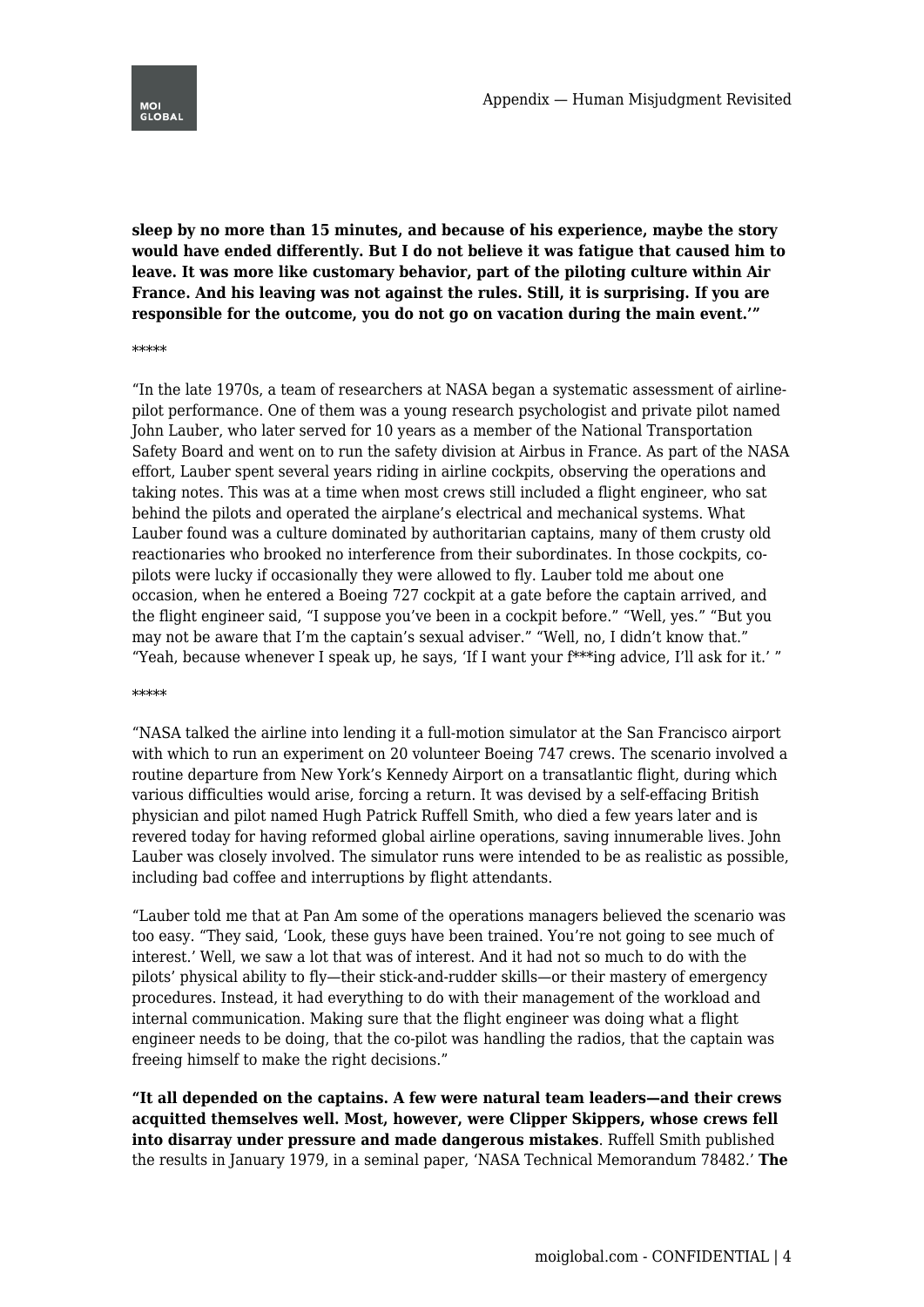## **gist of it was that teamwork matters far more than individual piloting skill. This ran counter to long tradition in aviation but corresponded closely with the findings of another NASA group, which made a careful study of recent accidents and concluded that in almost all cases poor communication in the cockpit was to blame.**

"The airlines proved receptive to the research. In 1979, NASA held a workshop on the subject in San Francisco, attended by the heads of training departments from around the world. To describe the new approach, Lauber coined a term that caught on. He called it Cockpit Resource Management, or C.R.M., an abbreviation since widened to stand for Crew Resource Management. The idea was to nurture a less authoritarian cockpit culture—one that included a command hierarchy but encouraged a collaborative approach to flying, in which co-pilots (now 'first officers') routinely handled the airplanes and were expected to express their opinions and question their captains if they saw mistakes being made. For their part, the captains were expected to admit to fallibility, seek advice, delegate roles, and fully communicate their plans and thoughts. Part of the package was a new approach to the use of simulators, with less effort spent in honing piloting skills and more emphasis placed on teamwork. This was known as line-oriented flight training. As might be expected, the new ideas met with resistance from senior pilots, many of whom dismissed the NASA findings as psychobabble and derided the early seminars as charm schools. As in the old days, they insisted that their skill and authority were all that stood in the way of death for the public. Gradually, however, many of those pilots retired or were forced to change, and by the 1990s both C.R.M. and line-oriented flight training had become the global standard, albeit imperfectly applied.

"Though the effect on safety is difficult to quantify, because these innovations lie inseparably among others that have helped to improve the record, **C.R.M. is seen to have been so successful that it has migrated into other realms, including surgery, where doctors, like pilots, are no longer the little gods they were before. In aviation, the change has been profound. Training has changed, co-pilots have been empowered, and the importance of airplane-handling skills by individual pilots has implicitly been de-valued. But the most important point as it applies to Air France 447 is that the very design of the Airbus cockpit, like that of every recent Boeing, is based upon the expectation of clear communication and good teamwork, and if these are lacking, a crisis can quickly turn catastrophic.**

"The tenets of C.R.M., which emerged from the United States, fit naturally into the cultures of Anglo-Saxon countries. Acceptance has been more difficult in certain Asian countries, where C.R.M. goes against the traditions of hierarchy and respect for elders. A notorious case was the 1997 crash of a Korean Air Boeing 747 that hit a hillside on a black night, while on approach to Guam, after a venerated captain descended prematurely and neither the co-pilot nor the flight engineer emphatically raised concerns, though both men knew the captain was getting things wrong. In the impact 228 people died. Similar social dynamics have been implicated in other Asian accidents.

"And Air France? As judged from the cockpit management on display in Flight 447 before it went down, NASA's egalitarian discipline has devolved within the airline into a self-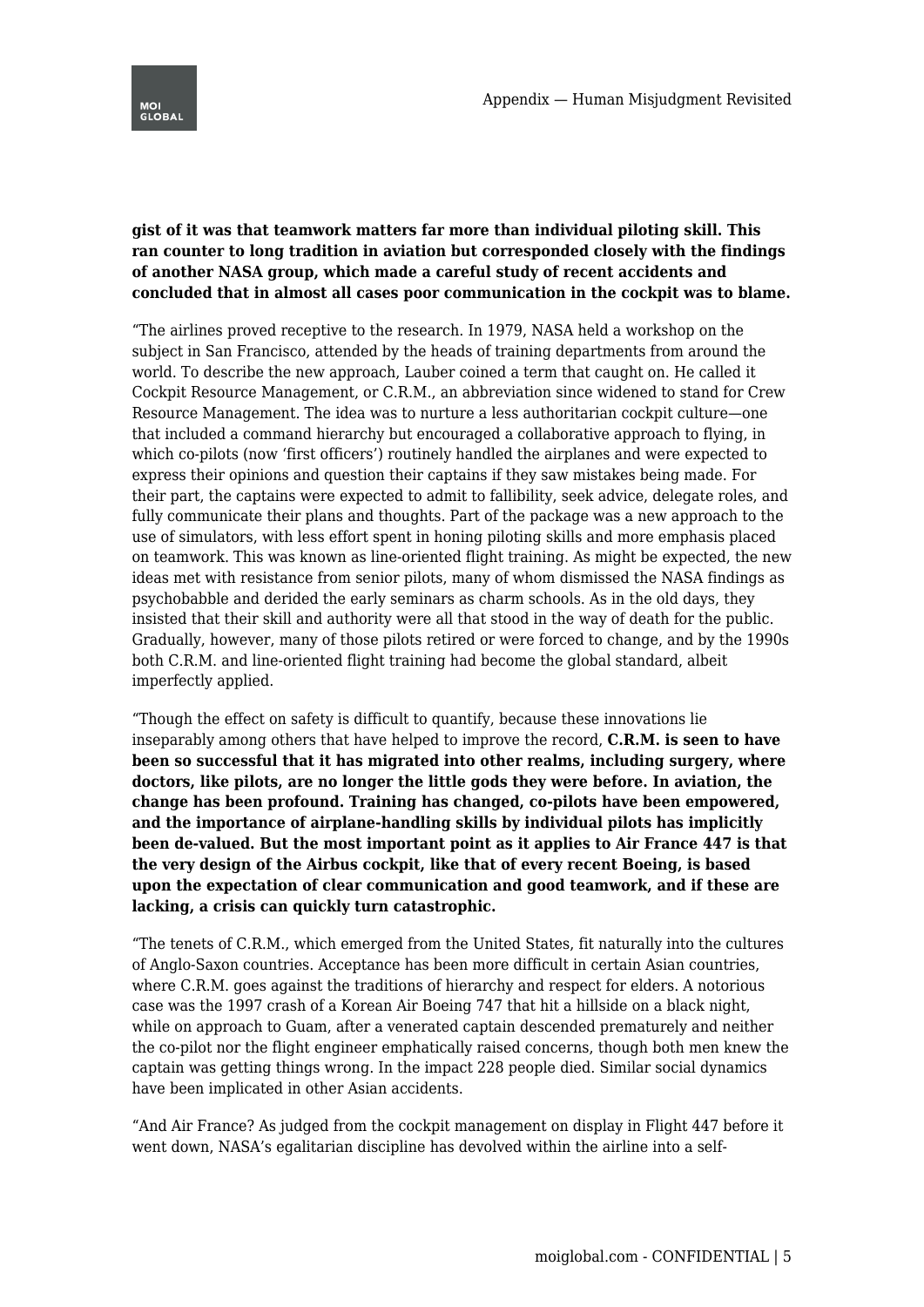

indulgent style of flying in which co-pilots address the captain using the informal 'tu' but some captains feel entitled to do whatever they like. The sense of entitlement does not occur in a void. It can be placed in the context of a proud country that has become increasingly insecure. A senior executive at Airbus mentioned to me that in Britain and the United States the elites do not become airline pilots, whereas in France, as in less developed countries, they still do. This makes them difficult to manage. Bernard Ziegler, the visionary French test pilot and engineer behind the Airbus design, once said to me, **'First you have to understand the mentality.' I said, 'Do you really think they are so arrogant?' He said, 'Some, yes. And they have the flaw of being too well paid.' 'So there must be no problem in the United States.' But Ziegler was serious. He said, 'Second, the union's position is that pilots are always perfect. Working pilots are perfect, and dead pilots are, too."**

\*\*\*\*\*

'Sarter has written extensively about 'automation surprises,' often related to control modes that the pilot does not fully understand or that the airplane may have switched into autonomously, perhaps with an annunciation but without the pilot's awareness. Such surprises certainly added to the confusion aboard Air France 447. One of the more common questions asked in cockpits today is 'What's it doing now?' Robert's 'We don't understand anything!' was an extreme version of the same. Sarter said, **'We now have this systemic problem with complexity, and it does not involve just one manufacturer. I could easily list 10 or more incidents from either manufacturer where the problem was related to automation and confusion. Complexity means you have a large number of subcomponents and they interact in sometimes unexpected ways. Pilots don't know, because they haven't experienced the fringe conditions that are built into the system. I was once in a room with five engineers who had been involved in building a particular airplane, and I started asking, 'Well, how does this or that work?' And they could not agree on the answers. So I was thinking, If these five engineers cannot agree, the poor pilot, if he ever encounters that particular situation . . . well, good luck.'**

"In the straight-on automation incidents that concern Sarter, **the pilots overestimate their knowledge** of the aircraft systems, then do something expecting a certain result, only to find that the airplane reacts differently and seems to have assumed command. This is far more common than the record indicates, because rarely do such surprises lead to accidents, and only in the most serious cases of altitude busting or in-flight upsets are they necessarily reported. Air France 447 had an additional component. The blockage of the pitot tubes led to an old-fashioned indication failure, and the resulting disconnection of the autopilot was an old-fashioned response: trust the pilots to sort things out. There were definitely automation complications in what followed, and to that mix one can add the design decision not to link the two control sticks. But on Air France 447, the automation problem ran still deeper. Bonin and Robert were flying a fourth-generation glass-cockpit airplane, **and unlike the pilots who think they know more than they do, these two seemed to fear its complexities.** The Airbus was reacting in a conventional manner, but once they ventured beyond the routine of normal cruise they did not trust the nature of the machine. It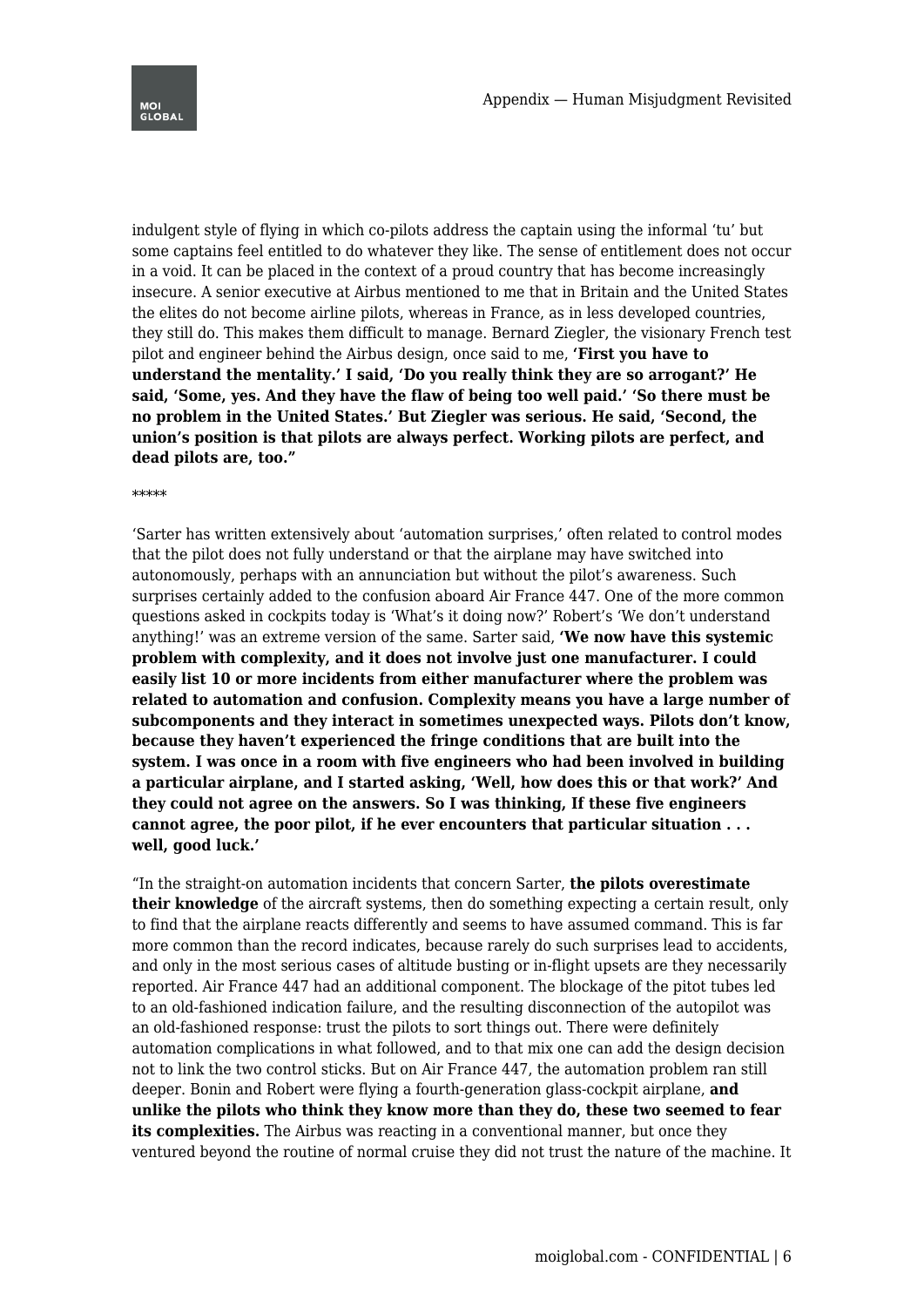

is hard to imagine that this would have happened under the old Clipper Skippers, the stickand-rudder boys. But Bonin and Robert? It was as if progress had pulled the rug out from beneath elementary aeronautical understanding."

\*\*\*\*\*

"For commercial-jet designers, there are some immutable facts of life. It is crucial that your airplanes be flown safely and as cheaply as possible within the constraints of wind and weather. Once the questions of aircraft performance and reliability have been resolved, you are left to face the most difficult thing, which is the actions of pilots. There are more than 300,000 commercial-airline pilots in the world, of every culture. They work for hundreds of airlines in the privacy of cockpits, where their behavior is difficult to monitor. Some of the pilots are superb, but most are average, and a few are simply bad. To make matters worse, with the exception of the best, all of them think they are better than they are. Airbus has made extensive studies that show this to be true. The problem in the real world is that the pilots who crash your airplanes or simply burn too much fuel are difficult to spot in the crowd. A Boeing engineer gave me his perspective on this. He said, 'Look, pilots are like other people. Some are heroic under pressure, and some duck and run. Either way, it's hard to tell in advance. You almost need a war to find out.' But of course you can't have a war to find out. Instead, what you do is try to insert your thinking into the cockpit.

"First, you put the Clipper Skipper out to pasture, because he has the unilateral power to screw things up. You replace him with a teamwork concept—call it Crew Resource Management—that encourages checks and balances and requires pilots to take turns at flying. Now it takes two to screw things up. Next you automate the component systems so they require minimal human intervention, and you integrate them into a self-monitoring robotic whole. You throw in buckets of redundancy. You add flight management computers into which flight paths can be programmed on the ground, and you link them to autopilots capable of handling the airplane from the takeoff through the rollout after landing. You design deeply considered minimalistic cockpits that encourage teamwork by their very nature, offer excellent ergonomics, and are built around displays that avoid showing extraneous information but provide alerts and status reports when the systems sense they are necessary. Finally, you add fly-by-wire control. At that point, after years of work and billions of dollars in development costs, you have arrived in the present time. As intended, the autonomy of pilots has been severely restricted, but the new airplanes deliver smoother, more accurate, and more efficient rides—and safer ones too.

"It is natural that some pilots object. This appears to be primarily a cultural and generational matter. In China, for instance, the crews don't care. In fact, they like their automation and rely on it willingly. By contrast, an Airbus man told me about an encounter between a British pilot and his superior at a Middle Eastern airline, in which the pilot complained that automation had taken the fun out of life, and the superior answered, to paraphrase, "Hey asshole, if you want to have fun, go sail a boat. You fly with automation or find some other job."

"He kept his job. In professional flying, a historic shift has occurred. In the privacy of the cockpit and beyond public view, pilots have been relegated to mundane roles as system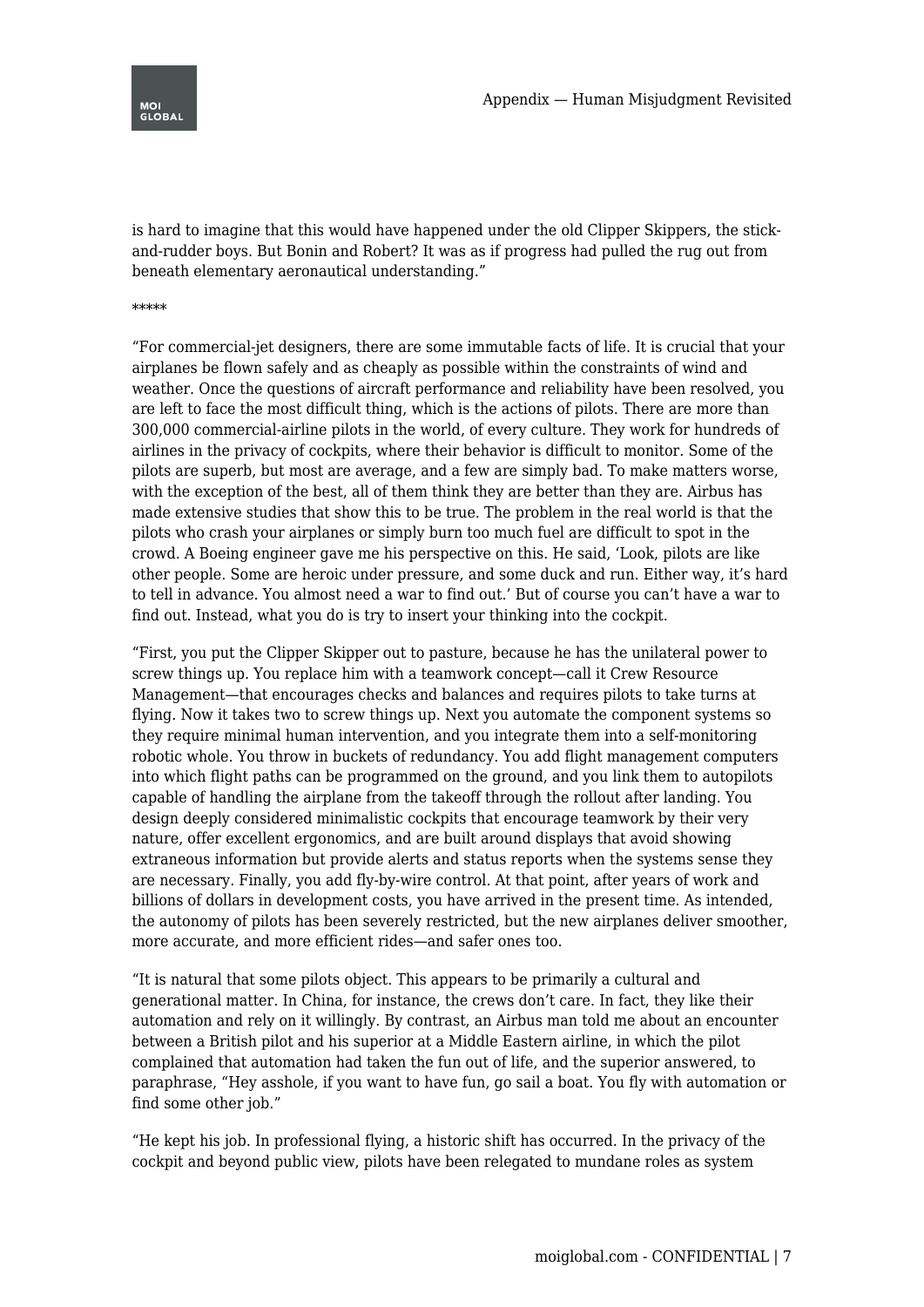

managers, expected to monitor the computers and sometimes to enter data via keyboards, but to keep their hands off the controls, and to intervene only in the rare event of a failure. As a result, the routine performance of inadequate pilots has been elevated to that of average pilots, and average pilots don't count for much. If you are building an airliner and selling it globally, this turns out to be a good thing. Since the 1980s, when the shift began, the safety record has improved fivefold, to the current one fatal accident for every five million departures. No one can rationally advocate a return to the glamour of the past.

"Nonetheless there are worries even among the people who invented the future. Boeing's Delmar Fadden explained, 'We say, 'Well, I'm going to cover the 98 percent of situations I can predict, and the pilots will have to cover the 2 percent I can't predict.' This poses a significant problem. I'm going to have them do something only 2 percent of the time. Look at the burden that places on them. First they have to recognize that it's time to intervene, when 98 percent of the time they're not intervening. Then they're expected to handle the 2 percent we couldn't predict. What's the data? How are we going to provide the training? How are we going to provide the supplementary information that will help them make the decisions? There is no easy answer. From the design point of view, we really worry about the tasks we ask them to do just occasionally.' I said, 'Like fly the airplane?' Yes, that too. **Once you put pilots on automation, their manual abilities degrade and their flightpath awareness is dulled**: flying becomes a monitoring task, an abstraction on a screen, a mind-numbing wait for the next hotel. Nadine Sarter said that the process is known as deskilling. It is particularly acute among long-haul pilots with high seniority, especially those swapping flying duties in augmented crews. On Air France 447, for instance, Captain Dubois had logged a respectable 346 hours over the previous six months but had made merely 15 takeoffs and 18 landings. Allowing a generous four minutes at the controls for each takeoff and landing, that meant that Dubois was directly manipulating the side-stick for at most only about four hours a year. The numbers for Bonin were close to the same, and for Robert they were smaller. For all three of them, most of their experience had consisted of sitting in a cockpit seat and watching the machine work.

"The solution might seem obvious. John Lauber told me that with the advent of C.R.M. and integrated automation, in the 1980s, Earl Wiener went around preaching about 'turn-it-off training.' Lauber said, 'Every few flights, disconnect all that stuff. Hand-fly it. Fly it like an airplane.' 'What happened to that idea? 'Everybody said, 'Yeah. Yeah. We gotta do that.' And I think for a while maybe they did.'

"Sarter, however, is continuing with variations on the theme. She is trying to come up with improved interfaces between pilot and machine. In the meantime, she says, at the very least revert to lower levels of automation (or ignore it) when it surprises you.

**"In other words, in a crisis, don't just start reading the automated alerts. The best pilots discard the automation naturally when it becomes unhelpful**, and again there appear to be some cultural traits involved. Simulator studies have shown that Irish pilots, for instance, will gleefully throw away their crutches, while Asian pilots will hang on tightly. It's obvious that the Irish are right, but in the real world Sarter's advice is hard to sell. The automation is simply too compelling. The operational benefits outweigh the costs. The trend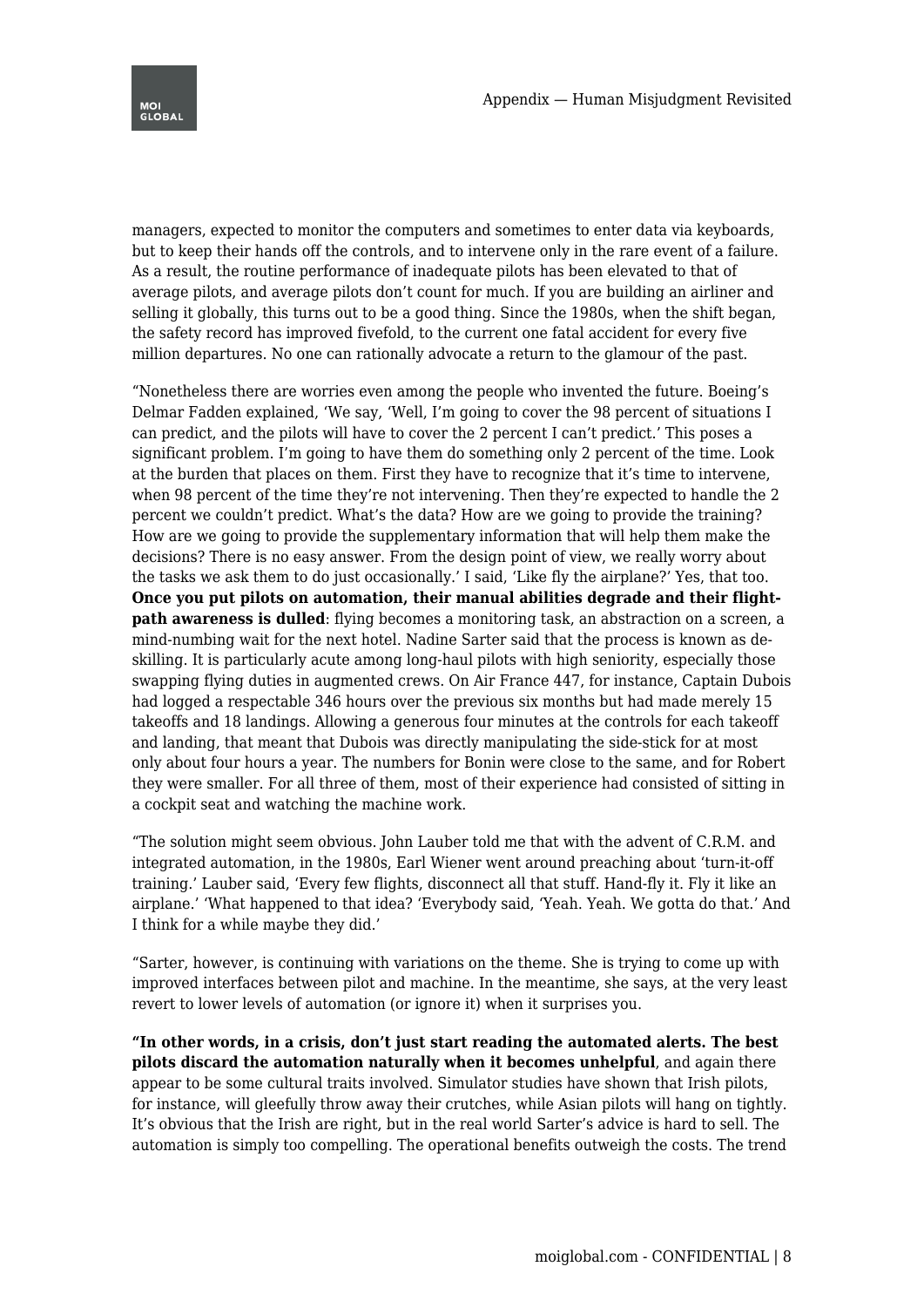

is toward more of it, not less. And after throwing away their crutches, many pilots today would lack the wherewithal to walk.

"This is another unintended consequence of designing airplanes that anyone can fly: anyone can take you up on the offer. Beyond the degradation of basic skills of people who may once have been competent pilots, the fourth-generation jets have enabled people who probably never had the skills to begin with and should not have been in the cockpit. As a result, the mental makeup of airline pilots has changed. On this there is nearly universal agreement—at Boeing and Airbus, and among accident investigators, regulators, flightoperations managers, instructors, and academics. A different crowd is flying now, and though excellent pilots still work the job, on average the knowledge base has become very thin.

"It seems that we are locked into a spiral in which poor human performance begets automation, which worsens human performance, which begets increasing automation. The pattern is common to our time but is acute in aviation. Air France 447 was a case in point. In the aftermath of the accident, the pitot tubes were replaced on several Airbus models; Air France commissioned an independent safety review that highlighted the arrogance of some of the company's pilots and suggested reforms; a number of experts called for angle-ofattack indicators in airliners, while others urged a new emphasis on high-altitude-stall training, upset recoveries, unusual attitudes, flying in Alternate Law, and basic aeronautical common sense. All of this was fine, but none of it will make much difference. At a time when accidents are extremely rare, each one becomes a one-off event, unlikely to be repeated in detail. Next time it will be some other airline, some other culture, and some other failure—but it will almost certainly involve automation and will perplex us when it occurs. Over time the automation will expand to handle in-flight failures and emergencies, and as the safety record improves, pilots will gradually be squeezed from the cockpit altogether. The dynamic has become inevitable. There will still be accidents, but at some point we will have only the machines to blame.'"

## **Abridged text of Munger's Harvard School Commencement Speech**

"I can still recall Carson's absolute conviction as he told how he had tried these things on occasion after occasion and had become miserable every time…I add my voice. The four closest friends of my youth were highly intelligent, ethical, humorous types, favored in person and background. Two are long dead, with alcohol a contributing factor, and a third is a living alcoholic – if you call that living. While susceptibility varies, addiction can happen to any of us, through a subtle process where the bonds of degradation are too light to be felt until they are too strong to be broken. And I have yet to meet anyone, in over six decades of life, whose life was worsened by over-fear and over-avoidance of such a deceptive pathway to destruction.

"Envy, of course, joins chemicals in winning some sort of quantity price for causing misery. It was wreaking havoc long before it got a bad press in the laws of Moses.

"Resentment has always worked for me exactly as it worked for Carson. I cannot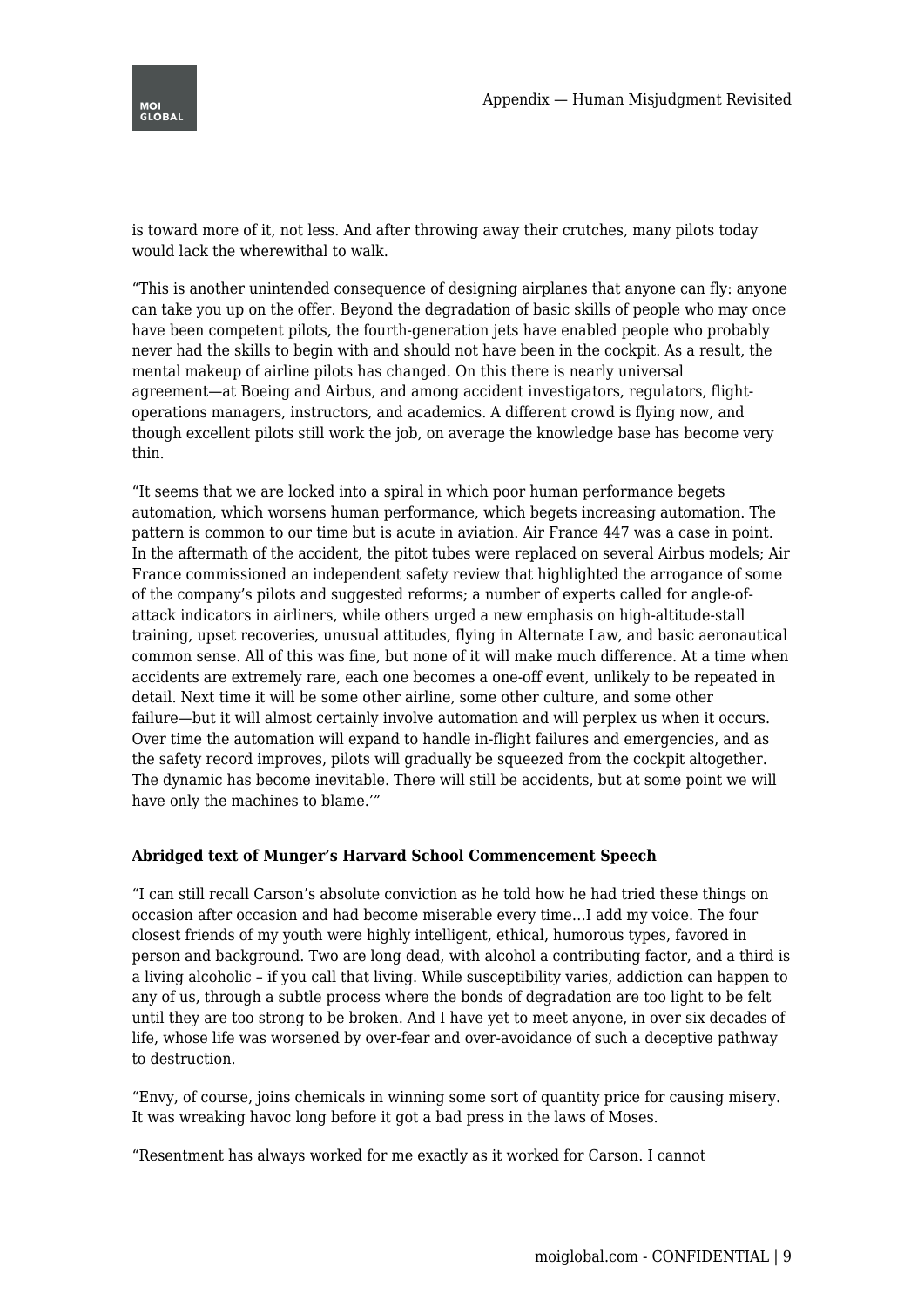

recommend it highly enough to you if you desire misery.

"For those of you who want misery, I also recommend refraining from practice of the Disraeli compromise, designed for people who find it impossible to quit resentment cold turkey. Disraeli, as he rose to become one of the greatest Prime Ministers, learned to give up vengeance as a motivation for action, but he did retain some outlet for resentment by putting the names of people who wronged him on pieces of paper in a drawer. Then, from time to time, he reviewed these names and took pleasure in noting the way the world had taken his enemies down without his assistance.

"Well, so much for Carson's three prescriptions. Here are four more prescriptions from Munger:

"First, **be unreliable**. Do not faithfully do what you have engaged to do. If you will only master this one habit you will more than counterbalance the combined effect of all your virtues, howsoever great. If you like being distrusted and excluded from the best human contribution and company, this prescription is for you. Master this one habit and you can always play the role of the hare in the fable, except that instead of being outrun by one fine turtle you will be outrun by hordes and hordes of mediocre turtles and even by some mediocre turtles on crutches.

"I must warn you that if you don't follow my first prescription it may be hard to end up miserable, even if you start disadvantaged. I had a roommate in college who was and is severely dyslexic. But he is perhaps the most reliable man I have ever known. He has had a wonderful life so far, outstanding wife and children, chief executive of a multibillion dollar corporation. If you want to avoid a conventional, main-culture, establishment result of this kind, you simply can't count on your other handicaps to hold you back if you persist in being reliable.

"My second prescription for misery is to **learn everything you possibly can from your own personal experience, minimizing what you learn vicariously from the good and bad experience of others**, living and dead. This prescription is a sure-shot producer of misery and second-rate achievement.

"You can see the results of not learning from others' mistakes by simply looking about you. How little originality there is in the common disasters of mankind – drunk driving deaths, reckless driving maimings, incurable venereal diseases, conversion of bright college students into brainwashed zombies as members of destructive cults, business failures through repetition of obvious mistakes made by predecessors, various forms of crowd folly, and so on. I recommend as a memory clue to finding the way to real trouble from heedless, unoriginal error the modern saying: 'If at first you don't succeed, well, so much for hang gliding.' The other aspect of avoiding vicarious wisdom is the rule for not learning from the best work done before yours. The prescription is to become as non-educated as you reasonable can.

"Perhaps you will better see the type of non-miserable result you can thus avoid if I render a short historical account. There once was a man who assiduously mastered the work of his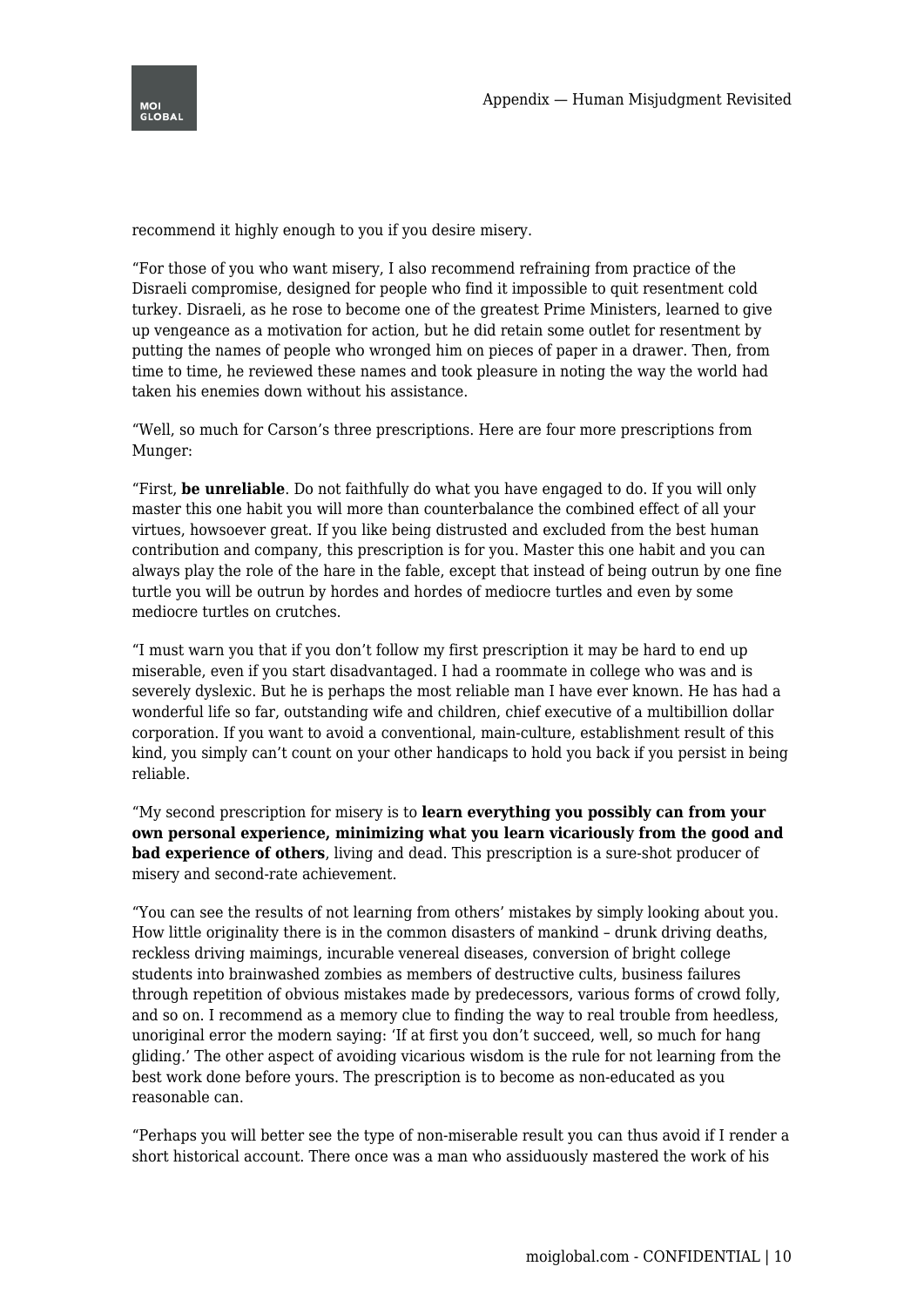

best predecessors, despite a poor start and very tough time in analytic geometry. Eventually his own original work attracted wide attention and he said of that work: 'If I have seen a little farther than other men it is because I stood on the shoulders of giants.' The bones of that man lie buried now, in Westminster Abbey, under an unusual inscription: 'Here lie the remains of all that was mortal in Sir Isaac Newton.'

"My third prescription for misery is to **go down and stay down** when you get your first, second, third severe reverse in the battle of life. Because there is so much adversity out there, even for the lucky and wise, this will guarantee that, in due course, you will be permanently mired in misery.

"My final prescription to you for a life of fuzzy thinking and infelicity is to ignore a story they told me when I was very young about a rustic who said: **'I wish I knew where I was going to die, and then I'd never go there.'** Most people smile (as you did) at the rustic's ignorance and ignore his basic wisdom. If my experience is any guide, the rustic's approach is to be avoided at all cost by someone bent on misery. To help fail you should discount as mere quirk, with no useful message, the method of the rustic, which is the same one used in Carson's speech.

What Carson did was to approach the study of how to create X by turning the question backward, that is, by studying how to create non-X. The great algebraist, Jacobi, had exactly the same approach as Carson and was known for his constant repetition of one phrase: **"Invert, always invert."** It is in the nature of things, as Jacobi knew, that many hard problems are best solved only when they are addressed backward…[Charles] Darwin's result was due in large measure to his working method, which violated all my rules for misery and particularly emphasized a backward twist in that he always gave priority attention to evidence tending to disconfirm whatever cherished and hard-won theory he already had. In contrast, most people early achieve and later intensify a tendency to process new and disconfirming information so that any original conclusion remains intact. They become people of whom Philip Wylie observed: 'You couldn't squeeze a dime between what they already know and what they will never learn.' The life of Darwin demonstrates how a turtle may outrun the hares, aided by extreme objectivity, which helps the objective person end up like the only player without blindfold in a game of pin-the-donkey. If you minimize objectivity, you ignore not only a lesson from Darwin but also one from Einstein. Einstein said that his successful theories came from: "Curiosity, concentration, perseverance and self-criticism. And by self-criticism he meant the testing and destruction of his own wellloved ideas.

<span id="page-10-0"></span>"It is fitting now that a backward sort of speech end with a backward sort of toast, inspired by Elihu Root's repeated accounts of how the dog went to Dover, "leg over leg." To the class of 1986: Gentlemen, may each of you rise high by spending each day of a long life aiming  $low.$ " $[77]$ 

## **"Investing in the Unknown and Unknowable" by Richard Zeckhauser**

"The essence of effective investment is to select assets that will fare well when future states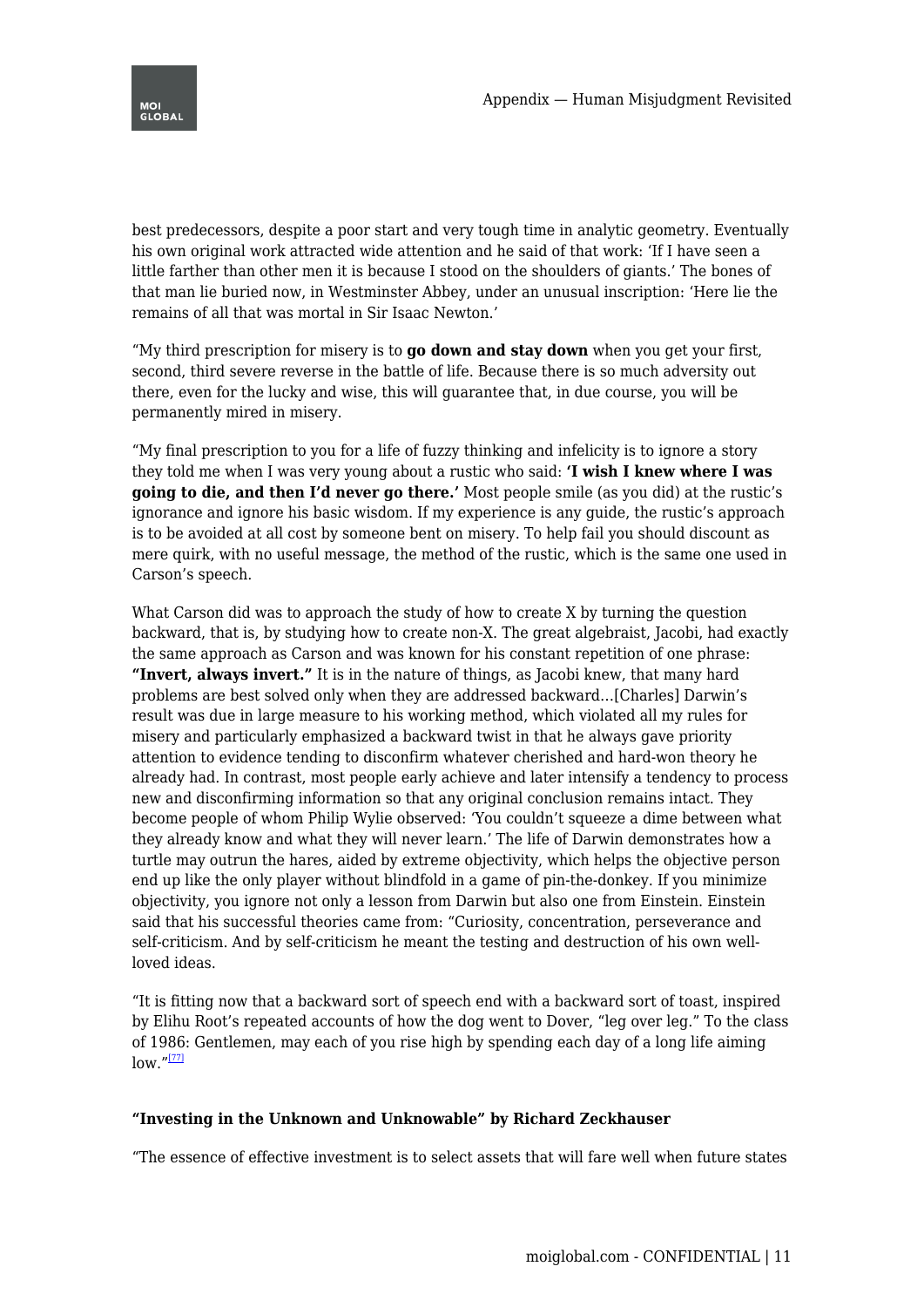

of the world become known. When the probabilities of future states of assets are known, as the efficient markets hypothesis posits, wise investing involves solving a sophisticated optimization problem. Of course, such probabilities are often unknown, banishing us from the world of the capital asset pricing model (CAPM), and thrusting us into the world of uncertainty. Many [great] investments…are one-time only, implying that past data will be a poor guide."[\[78\]](#page-13-4)

<span id="page-11-1"></span><span id="page-11-0"></span>"From David Ricardo making a fortune buying British government bonds on the eve of the Battle of Waterloo to Warren Buffett selling insurance to the California earthquake authority, the wisest investors have earned extraordinary returns by investing in the unknown and the unknowable (UU). But they have done so on a reasoned, sensible basis. This essay explains some of the central principles that such investors employ."<sup>[\[79\]](#page-13-5)</sup> "Were the financial world predominantly one of mere uncertainty, the greatest financial successes would come to those individuals best able to assess probabilities. That skill, often claimed as the domain of Bayesian decision theory, would swamp sophisticated optimization as the promoter of substantial returns. The real world of investing often ratchets the level of nonknowledge into still another dimension, where even the identity and nature of possible future states are not known. This is the world of ignorance. In it, there is no way that one can sensibly assign probabilities to the unknown states of the world. Just as traditional finance theory hits the wall when it encounters uncertainty, modern decision theory hits the wall when addressing the world of ignorance. I shall employ the acronym UU to refer to situations where both the identity of possible future states of the world as well as their probabilities are unknown and unknowable."<sup>[\[80\]](#page-13-6)</sup>

<span id="page-11-2"></span>Another level – Unknown, Unknowable and Unique events (UUU)

Speculation 1: UUU investments – unknown, unknowable and unique – drive off speculators, which creates the potential for an attractive low price.

"The major fortunes in finance, I would speculate, have been made by people who are effective in dealing with the unknown and unknowable. This will probably be truer still in the future. Given the influx of educated professionals into finance, those who make their living speculating and trading in traditional markets are increasingly up against others who are tremendously bright and tremendously well-informed."<sup>[\[81\]](#page-13-7)</sup>

# <span id="page-11-4"></span><span id="page-11-3"></span>**Corporate governance. (Matt Levine, Bloomberg View, May 19, 2017)[\[82\]](#page-13-8)**

Well this, from Alan Palmiter of Wake Forest University School of Law, [is lovely:](http://link.mail.bloombergbusiness.com/click/9652929.47456/aHR0cHM6Ly9wYXBlcnMuc3Nybi5jb20vc29sMy9wYXBlcnMuY2ZtP2Fic3RyYWN0X2lkPTI5NjQyNTAmdXRtX21lZGl1bT1lbWFpbCZ1dG1fc291cmNlPW5ld3NsZXR0ZXImdXRtX3Rlcm09MTcwNTE5JnV0bV9jYW1wYWlnbj1tb25leXN0dWZm/57472112d7aaa8f4038b5596B04d12127)

Recent research in the nascent field of moral psychology suggests that we humans are not rational beings, particularly when we act in social and political settings. Our decisions (moral judgments) arise instantly and instinctively in our subconscious, out of conscious view. We rationalize our moral decisions — whether to feel compassion toward another who is harmed, to desire freedom in the face of coercion, or to honor those matters we consider sacred — after we have made the decision. We layer on a veneer of rationality, to reassure ourselves of our own moral integrity and to signal our moral values to like-minded others in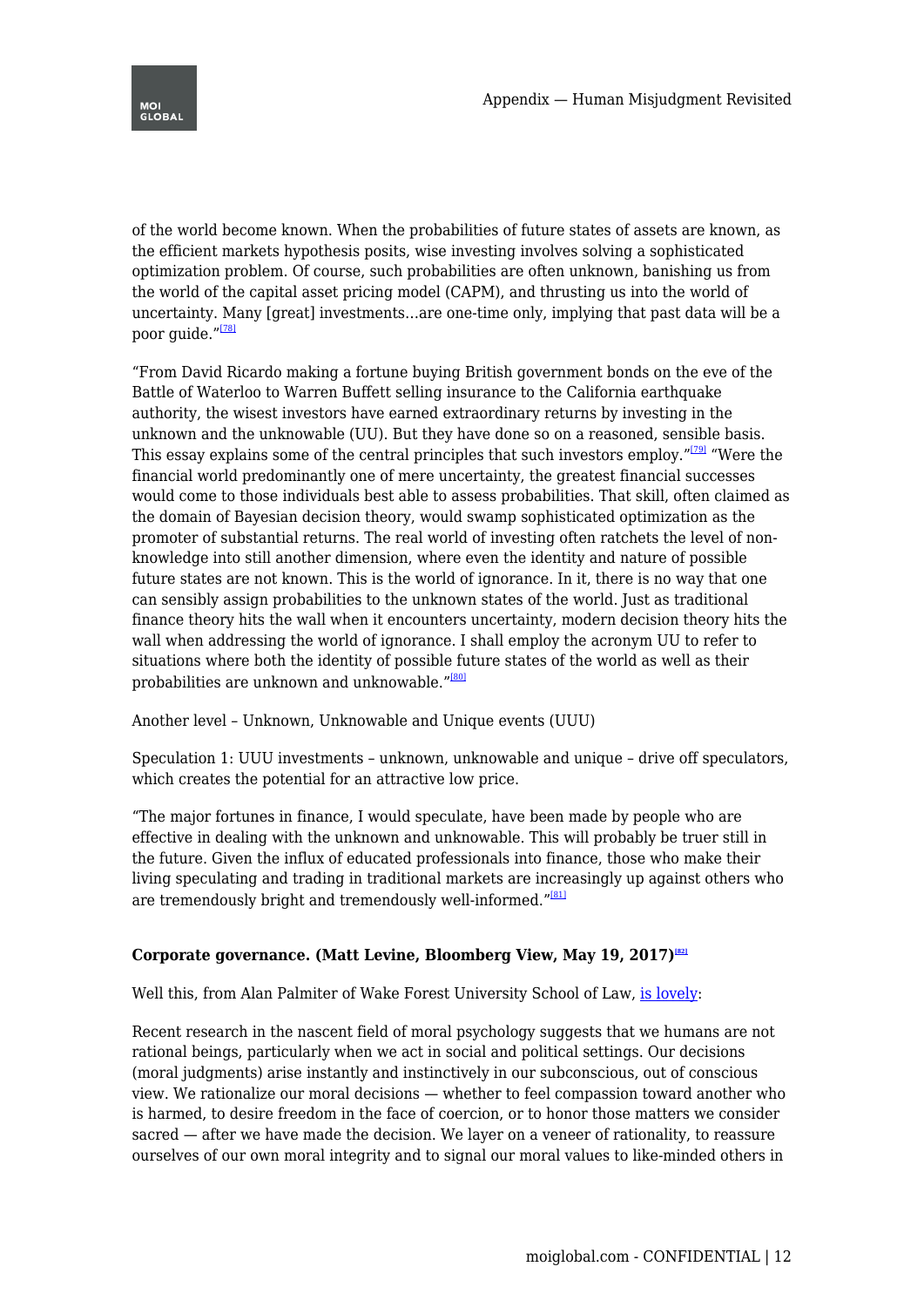

our group. This is particularly so when we operate in the "super-organism" that is the corporation, where specialized roles have led to almost unparalleled human cooperation.

Thus, the decision-making and actions that arise from the shareholder-management relationship are best understood as the product not of rational economic incentives or prescriptive legal norms, but instead moral values. On questions of right and wrong in the corporation, the decisions by shareholders and managers, like those of other human actors, are essentially emotive and instinctive. The justifications offered for their choices whether resting on shareholder primacy, team production, board primacy, or even corporate social responsibility — are after-the-fact rationalizations, not reasoned thinking.

# <span id="page-12-0"></span>**A Chat With Daniel Kahneman[\[83\]](#page-13-9)**

**On persistence**: "When I work I have no sunk costs. I like changing my mind. Some people really don't like it but for me changing my mind is a thrill. It's an indication that I'm learning something. So I have no sunk costs in the sense that I can walk away from an idea that I've worked on for a year if I can see a better idea. It's a good attitude for a researcher. The main track that young researchers fall into is sunk costs. They get to work on a project that doesn't work and that is not promising but they keep at it. I think too much persistence can be bad for you in the intellectual world."

**On the benefits of groups**: "I'm a skeptic about people's ability to improve their own thinking or to get control over their own intuition. It can be done but it's very difficult. But I'm really optimistic about the potential for institutions and organizations to improve themselves, because they have procedures and they think slowly. They can have control over the way they interpret things. They can ask questions about the quality of evidence. Thinking about how to improve the decision-making in organizations is a challenge that I think we're up to. This is something that can be done."

**On empathy:** "There have been many experiments in which you bring together Palestinians and Israelis and good things happen between them. You just bring them together. But it's an artificial construction. It's very difficult to turn that into a massive thing. It is absolutely true that when you put together strangers in a positive atmosphere that good things are going to happen. They are going to find that they are more like the other than they were inclined to believe earlier. They're going to recognize each other's humanity. Lots of good things happen when people are in close contact. But it's extraordinarily difficult to generate that in a big way."

**On flip-flopping**: "Ideas become part of who we are. People get invested in their ideas, especially if they get invested publicly and identify with their ideas. So there are many forces against changing your mind. Flip-flopping is a bad word to people. It shouldn't be. Within sciences, people who give up on an idea and change their mind get good points. It's a rare quality of a good scientist, but it's an esteemed one."

**On collaborations**: "One of the quotes attributed to [his late partner] Amos Tversky is, 'The world is not kind to collaboration.' That's an interesting phrase. What he meant by that